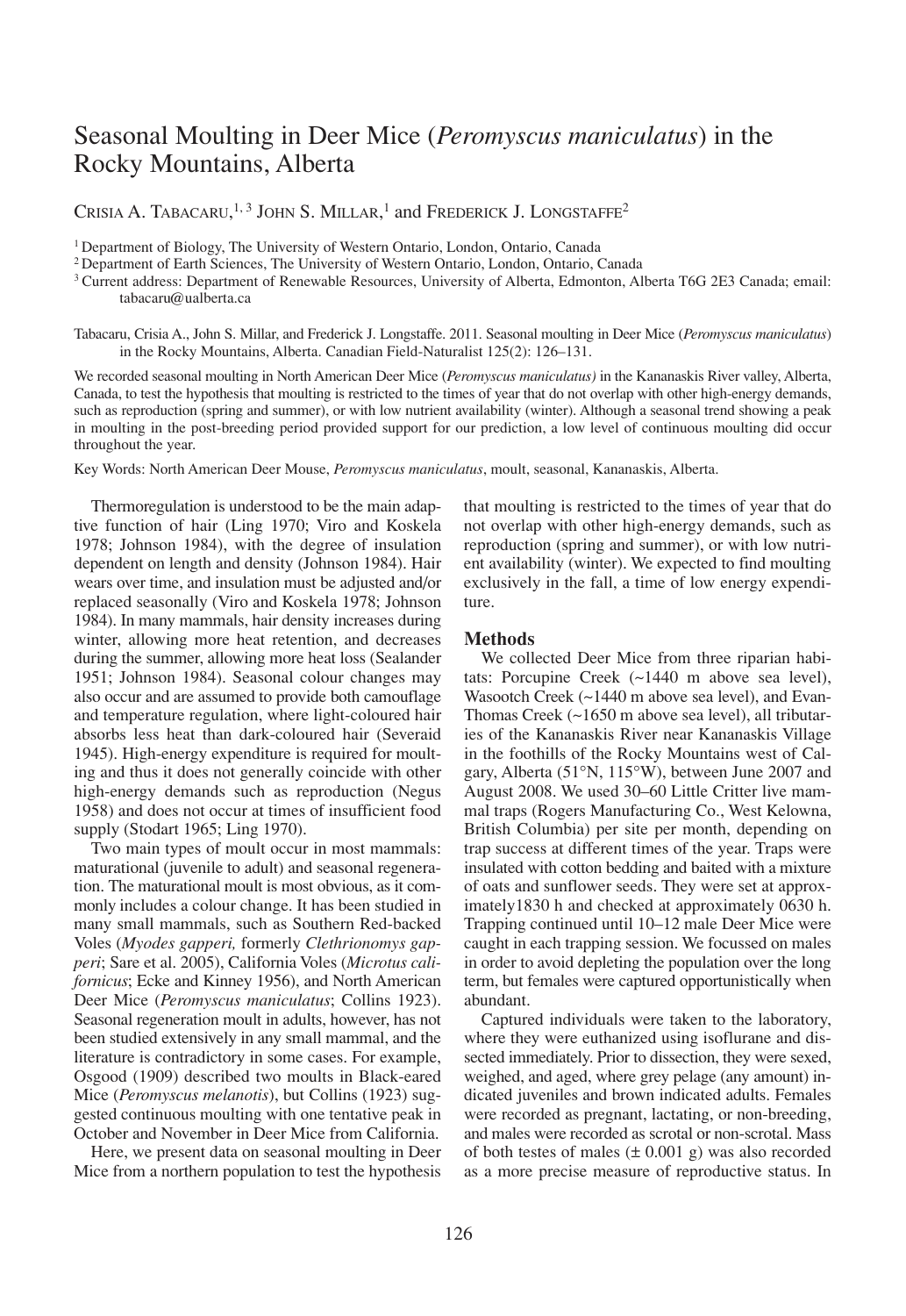

FIGURE 1. Example of moulting pigmentation on the undersides of two Deer Mouse (*Peromyscus maniculatus*) pelts.

other species of mice (e.g., Taiwan Field Mouse, *Apodemus semotus*), spermatogenesis and the mass of reproductive organs have been shown to be correlated (Lee et al. 2001).

We used pigmentation on the underside of the skin to follow waves of new hair growth (Stodart 1965). The skin of each individual was cut along a mid-ventral line, removed, and spread to dry. We then photographed the pigment on the underside of the skin, which showed distinct dark patches in areas of new hair growth (Figure 1). Digital photos of the skins were analyzed for percentage of pigmentation (area of pigmented skin as a percentage of total area) using ArcMap software (ESRI, Redlands, California). We did not examine any pigmentation on the limbs or tail, and any individual with <5% pigmentation was classified as not moulting because small patches of pigmented skin are often associated with wounds that are healing (Viro and Koskela 1978). We sorted skins by month and biological season (breeding season = June to August; postbreeding period = September and October; winter

period = November to March; and pre-breeding period = April and May).

We conducted all statistical analyses using SPSS (version 16.0). The data were checked for normality of residuals and homogeneity of variances (Levene's test), and all proportions were arc-sine transformed. Monthly and seasonal analysis of degree of moult within moulting individuals was done using analysis of variance (ANOVA). When the homogeneity of variances was not improved by transformations, we used Welch's ANOVA (Welch 1951) to confirm results. The relationships between proportion of moulting individuals and testes mass and the relationships between degree of moult within moulting individuals and testes mass were analyzsed using linear regression.

## **Results**

We captured 92 adult male Deer Mice; 46 juvenile males and 14 adult females were also captured opportunistically. Samples were collected every month between June 2007 and August 2008, except December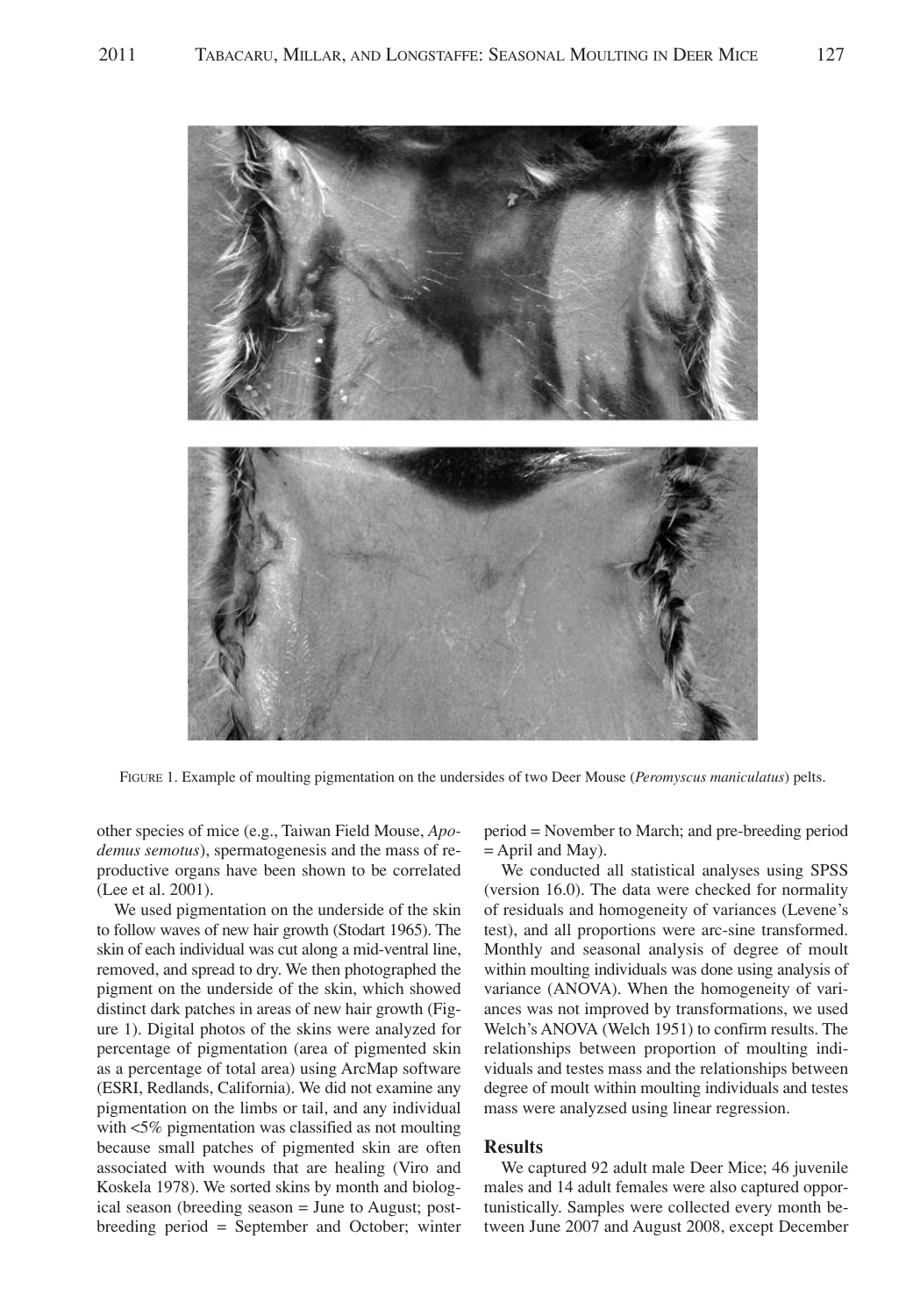

FIGURE 2. Percentage of moulting male Deer Mice (*Peromyscus maniculatus*) by A) biological season, and B) month. Biological seasons were defined as follows: breeding season 2007 = June–August; post-breeding period 2007 = September and October; winter 2007-2008 = November–March; pre-breeding period 2008 = April and May; and breeding season 2008 = June–August.

2007 (due to extreme cold) and January 2008 (due to large snowfalls).

The proportion of moulting males peaked in August and September 2007 and August 2008, and it decreased over the fall, winter, and spring months, reaching a minimum in June 2008 (Figure 2). The proportion of moulting juveniles that had been born in 2007 increased over the summer and peaked in September 2007. Among biological seasons (Figure 2), the proportion of moulting individuals peaked during the postbreeding period and was at a minimum during the breeding season of 2008, both for adult-only samples and for juveniles born in 2007. The 2008 breeding season had a lower proportion of moulting individuals than the 2007 breeding season.

The trend in degree of moult among moulting individuals (amount of pigmentation) was similar to the proportion of moulting individuals, both monthly and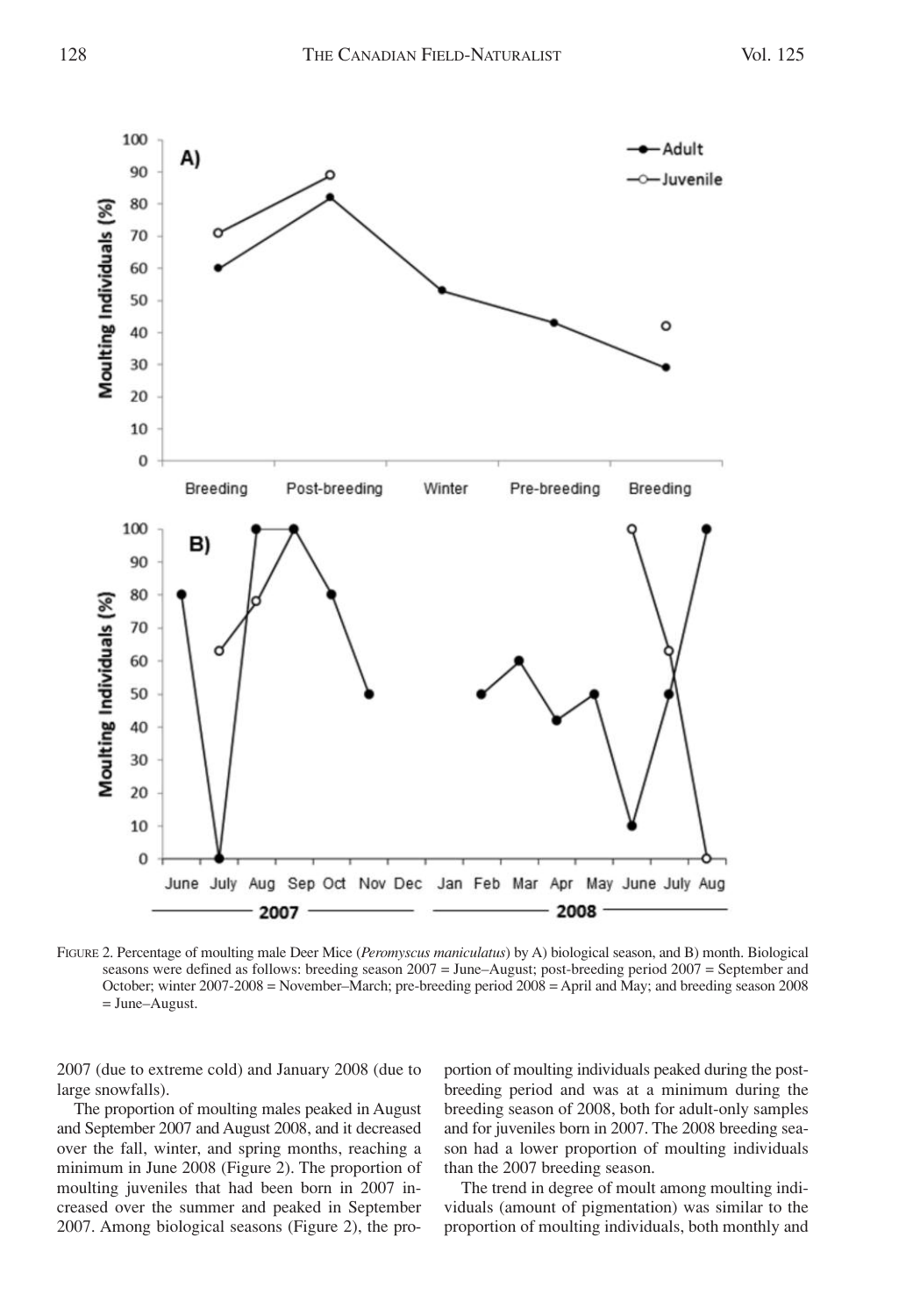

FIGURE 3. Average degree of moult (± SE) by A) biological season, and B) month, among moulting male Deer Mice (*Peromyscus maniculatus*). Biological seasons were defined as follows: breeding season 2007 = June–August; post-breeding period 2007 = September and October; winter 2007-2008 = November–March; pre-breeding period 2008 = April and May; and breeding season 2008 = June–August.

seasonally (Figure 3). Although we excluded 6 of 14 months from monthly statistical analysis and the two breeding seasons from seasonal analysis (because of low sample sizes of adult males and a low proportion of moulting individuals, respectively), we were still able to detect an effect of season. Degree of moult within moulting adult males differed among months  $(F_{6,35} = 4.47, P = 0.002)$  and biological seasons  $(F_{2,34}^{0,55} = 15.57, P < 0.001$ ; Figure 3). The degree of moult among moulting adult males decreased with in-

creasing testes mass  $(R^2 = 0.11, F_{1,45} = 5.35, P = 0.026)$ , but there was no relationship between testes mass and the proportion of moulting individuals by month  $(R^2 = 0.10, F_{1,12} = 1.15, P = 0.306).$ 

Adult females were captured in November 2007, June 2008, and July 2008. None of the six females sampled in November and only two of eight females sampled in June and July were moulting, indicating a low rate of moulting in summer.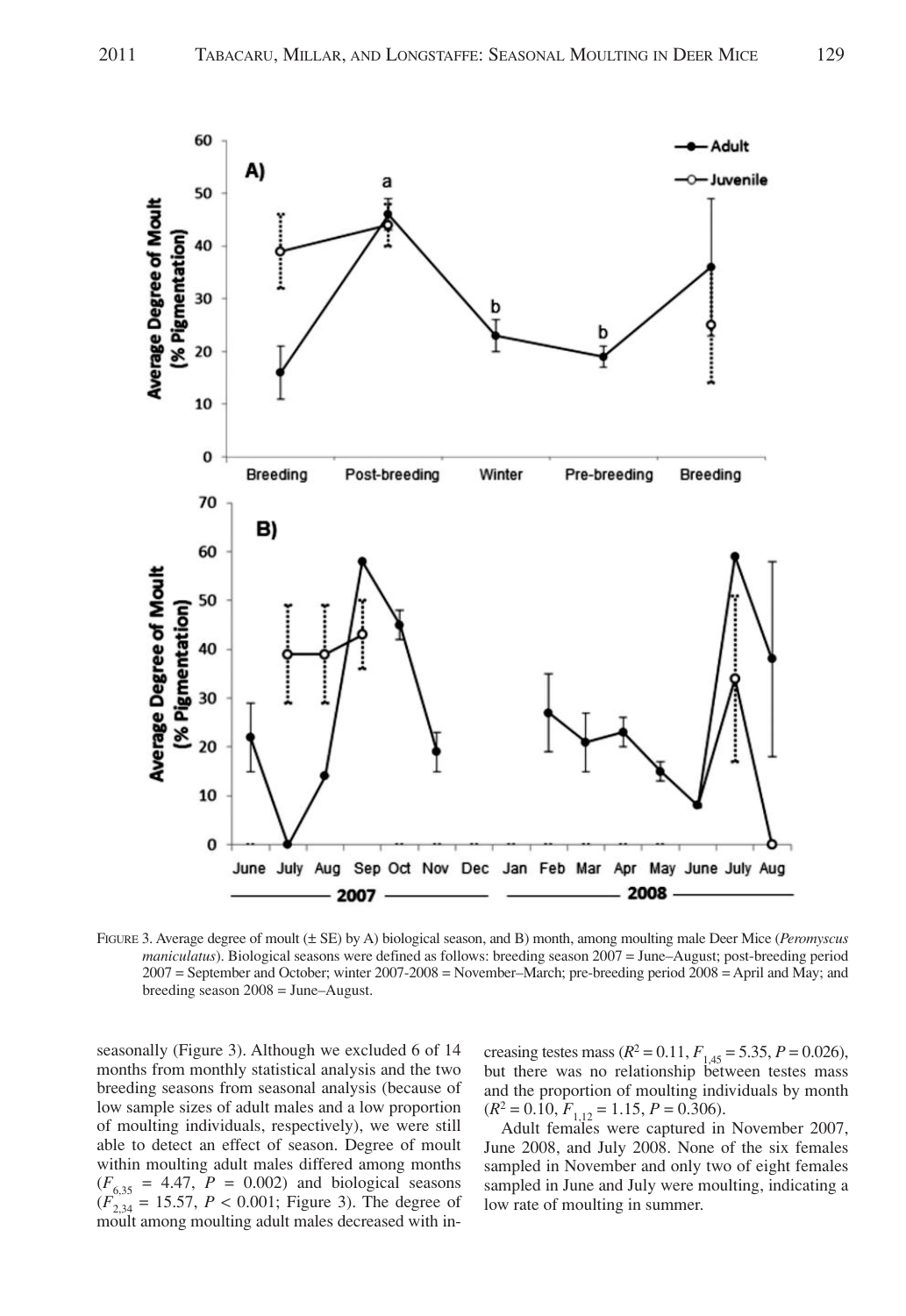# **Discussion**

Although a seasonal trend showing a peak in the post-breeding period occurred in adult males, some continuous moulting also occurred throughout the year. Our data agree with Collins (1923), who described continuous moulting in Deer Mice in California. But, unlike Collins (1923), we found a distinct post-breeding peak, providing some support for the assumption that moulting should occur during the non-breeding season, when energy demands are low. However, the constraints appear relative rather than absolute.

Viro and Koskela (1978) found a similar moulting peak in post-breeding Eurasian Harvest Mice (*Micromys minutus*) in a northern environment in Finland. Other species of the genus *Peromyscus*, however, appear to have two seasonal moults per year, e.g., *P. melanotis* in Mexico (Osgood 1909) and *P. boylii* (Brush Mouse) in Missouri (Brown 1963). These warmer and more temperate environments may provide an earlier surge of resources that permits a spring moult that is not evident in more northern species. At our study site in the Rocky Mountains of Alberta, vegetation begins to grow as late as mid-May and begins dormancy as early as mid-August. This short growing season probably does not provide sufficient time for two moulting events per year for small mammals in addition to reproduction.

Testes mass, a proxy for reproductive activity, showed a negative relationship with degree of moult, also supporting the prediction of little overlap between these two energetically costly events. A similar relationship between testes mass and moulting was observed in Eastern Cottontails (*Sylvilagus floridanus*; Spinner 1940). Therefore, although we found that moulting did occur during the breeding season, the degree of moult varied with breeding status: adult male Deer Mice putting energy into enlarged testes moulted less frequently and to a lesser degree than non-breeding male Deer Mice.

These data also help to explain the discrepancy in moulting events between the breeding seasons of 2007 and 2008. Breeding, as defined by scrotal males, began quite early in 2008 (some time in March) and ended early (some time in August), while in 2007 it ended in September. The early onset of breeding in 2008 most likely permitted an earlier onset of moulting toward the end of the season, whereas the still active reproductive status of the Deer Mice in August 2007 probably caused them to postpone moulting.

Juvenile male Deer Mice showed a similar trend to adults during the breeding season, although they were moulting more intensely (more area of the skin was pigmented) than adults—a sign of the post-juvenile moult. By October, most samples were young-of-theyear adults. The occurrence of a moulting peak during the post-breeding period within this cohort suggests that they undergo two successive moulting events before winter. This is especially true of those born early.

In general, moulting occurred at a low level throughout the year, with a more intense post-breeding peak evident in the fall. This indicates that the energetic cost of hair replacement may be low enough that a low level of moulting can be sustained even during the most resource-poor times, but the energetic cost may be high enough to drive the majority of individuals to moult at times of low energy demand and high resource abundance.

#### **Acknowledgements**

We thank the staff at the Canadian Rockies and Foothills Biogeoscience Institute for their support. Reviews by M. M. Humphries, T. S. Jung, C. J. Krebs, M. B. Fenton, and N. Lobo greatly improved previous versions of this manuscript. Thanks to N. Lobo, J. Smith, T. Flach, K. Illerbrun, M. Duong, A. Geary, and E. Liu for field assistance. This study was funded by grants to J.S.M. and F.J.L. from the Natural Sciences and Engineering Research Council of Canada (NSERC).

## **Literature Cited**

- **Brown, L. N.** 1963. Maturational molts and seasonal molts in *Peromyscus boylii*. American Midland Naturalist 70: 466- 469.
- **Collins, H. H.** 1923. Studies of the pelage phases and of the nature of colour variation in mice of the genus *Peromyscus*. Journal of Experimental Zoology 38: 45-107.
- **Ecke, D. H.,** and **A. R. Kinney.** 1956. Aging meadow mice, *Microtus californicus*, by observation of moult progression. Journal of Mammalogy 37: 249-354.
- **Johnson, E.** 1984. Seasonal adaptive coat changes in mammals. Acta Zoologica Fennica 171: 7-12.
- **Lee, C. Y., P. S. Alexander, V. V. C. Yang,** and **J. Y. L. Yu.** 2001. Seasonal reproductive activity of male Formosan wood mice (*Apodemus semotus*): relationships to androgen levels. Journal of Mammalogy 82: 700-708.
- **Ling, J. K.** 1970. Pelage and moulting in wild mammals with special reference to aquatic forms. Quarterly Review of Biology 45: 16-54.
- **Negus, N. C.** 1958. Pelage stages in the cottontail rabbit. Journal of Mammalogy 39: 246-252.
- **Osgood, W. H.** 1909. Revision of the mice of the American genus *Peromyscus*. North American Fauna, no. 28. Bureau of Biological Survey, U.S. Department of Agriculture, Washington, D.C. 285 pages. http://www.fwspubs.org/doi/ pdf/10.3996/nafa.28.0001.
- **Sare, D. T. J., J. S. Millar,** and **F. J. Longstaffe.** 2005. Moulting patterns in *Clethrionomys gapperi*. Acta Theriologica 50: 561-569.
- **Sealander, J. A. Jr.** 1951. Survival of *Peromyscus* in relation to environmental temperature and acclimation at high and low temperatures. American Midland Naturalist 46: 257-311.
- **Severaid, J. H. S.** 1945. Pelage changes in the snowshoe hare, *Lepus americanus*. Journal of Mammalogy 26: 41-63.